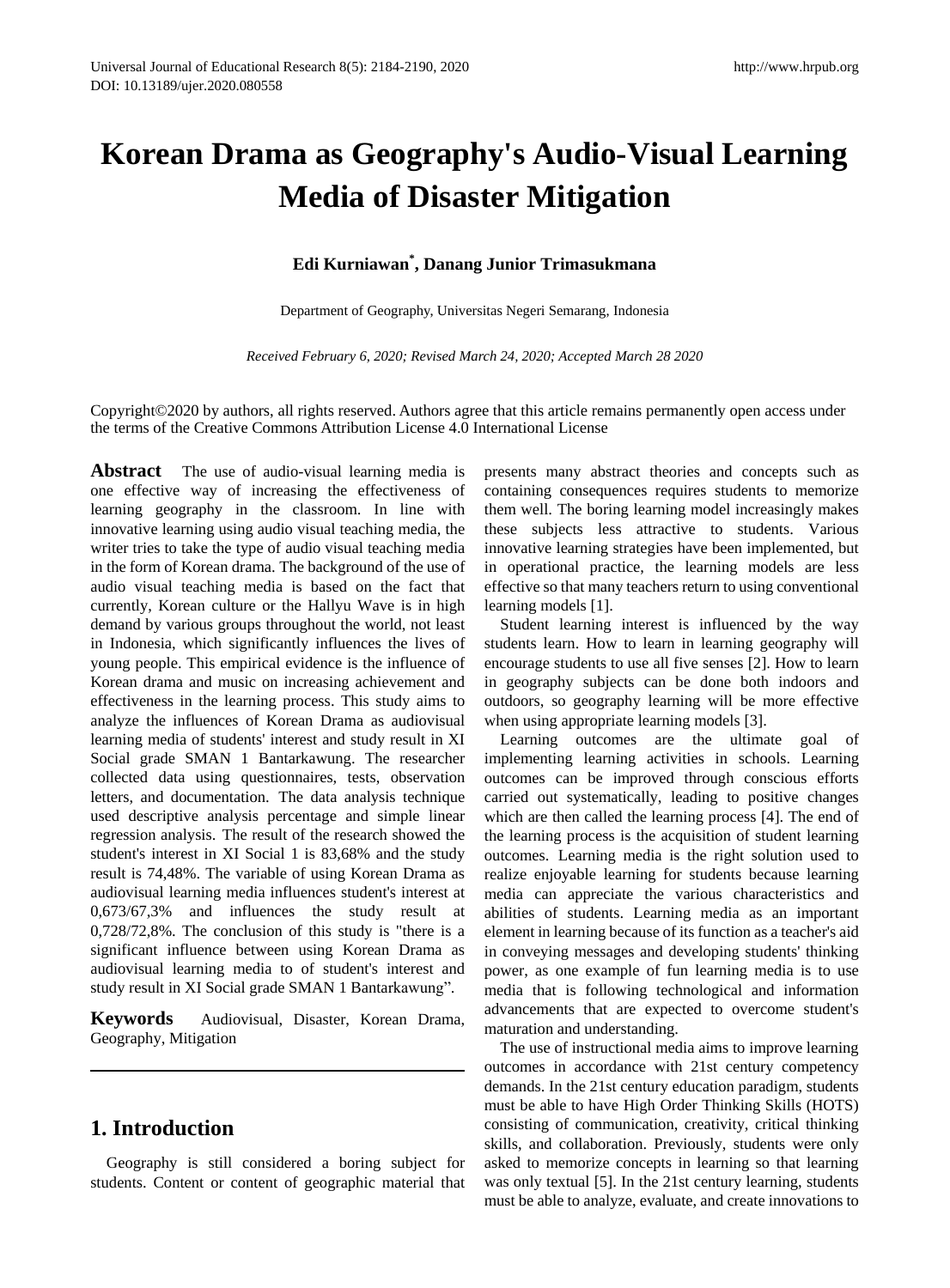the problems and phenomena around them so that they are not only able to memorize them [6]. To realize HOTS-based learning, instructional media innovation is needed to bring learning material from the abstract realm to be more concrete and contextual.

Audiovisual media, according to Sanjaya[7], is a type of media that in addition to containing sound elements, also includes elements of images that can be seen, for example, video recordings, various film sizes, sound slides, and so forth. Arsyad[8] suggests that the film or images in the frame should be projected through the projector lens mechanically so that the screen looks alive. From these media the teacher can present information, explain the process, explain complex concepts, teach skills, shorten or extend time and influence attitudes.

Pranoto[9] in his research also revealed that geography learning that uses audiovisual learning media had been effectively used in learning, this is evident from the total sample studied, in the tabulation of assessment scores, 67% of the sample belongs to the very high criteria.

One of the new subject matter contained in the learning of geography in the 2013 curriculum is the subject matter of natural disasters taught in class XI. Disaster according to Law Number 24 of 2007 concerning Disaster Relief is an event or series of events that threaten and disrupt people's lives and livelihoods, both by natural factors and/or non-natural and human factors, resulting in human casualties, environmental damage, property losses, and psychological impacts [10]. Disasters are basically ordinary phenomena that will occur periodically in a region with varying magnitude. Therefore, the existence of disaster education is very crucial case to reduce it's negative impacts [11].

In line with innovative learning using audio-visual teaching media, the writer tries to take the type of audiovisual teaching media in the form of Korean drama, where logically or reason has no relationship at all with learning, especially explicit learning of geography, but explicitly with the help of explanations from the Korean teacher drama with several choices from writers who have elements of learning, especially geography, which are expected to be able to support in achieving learning objectives.

Korean culture is one of the developing and global cultures in this globalization era. The emergence of Korean culture throughout the world is commonly referred to as the Hallyu Wave or Korean Wave, with the most famous products being Drama (K-Drama) and Music (K-Pop). According to Sari [12], the Hallyu Wave is very easily accepted in Indonesian society because of its very intensive distribution via television and the internet, as well as being saturated with Indonesian people with just the same entertainment. Some Korean Dramas have the value of learning geography both from the plot / plot and from the choice of background / setting that supports.

Currently, Korean culture or the Hallyu Wave is in great

demand by various groups throughout the world, including Indonesia. Many factors cause Hallyu Wave, especially Korean Drama to be accepted and sought by various groups, especially the younger generation of students in Indonesia, as reported by the website kompasiana.com which mentions six reasons for the interest of Korean Drama in Indonesia, including the quality of the cast or cast, then the suitability of the character played with the role of the player, the soundtrack or accompaniment in the drama is very suitable and commercial, has a bold storyline and tends to be different from the types of drama or soap opera in the world, cinematic display is very good so that spoil the audience and like watching a box office movie in a cinema, and finally the supporting things in the drama are worked out very well by the production team such as extras, castors, and others.

Korean drama refers to television dramas in South Korea, in a mini-series format, and is produced in Korean. In general, there are two main genres in Korean Drama. The first genre is a modern genre that resembles western soap operas with a short, ending plot, and without clear sexual references that are often found in western drama. This genre usually involves conflicts related to human relations, be it love relationships, friends, friendship, work, education, or conflict relationships. This genre usually only has at least ten episodes up to 30 episodes, or even a maximum of up to 100 episodes, with a duration of 50 to 60 minutes per episode and two to three episodes per week.

The second genre is Korean History Drama (also known as saeguk), which is a dramatization of Korean historical fiction. This genre usually involves a very complex storyline with costumes, settings, and special effects that are very complicated. Martial arts, war and horse riding are often major components of this genre. Both the first and second genres are usually characterized by the excellent production quality, character depth, and manuscript maturity

The strength of the Halyu Wave is one of the implications of globalization which is supported by the sophistication of information and communication technology that brings all countries in the world into a global network system hence the whole world has directed to a new world civilization. It is not surprisingly that globalization is also led to negative access to the weakening of local cultural wisdom, the degradation of national characters values, and the unity of the Indonesian people [13]. However, globalization is not always negative, but also can have a big positive impact on the field of science, one of which is in the development of teaching media.

Sou[14] in his research concluded that 62% of respondents stated that watching Korean dramas greatly influenced them in teaching and learning activities in schools, and about 43% of respondents stated their learning outcomes and achievements improved because they often watched Korean dramas. Besides, Agatep[15] in his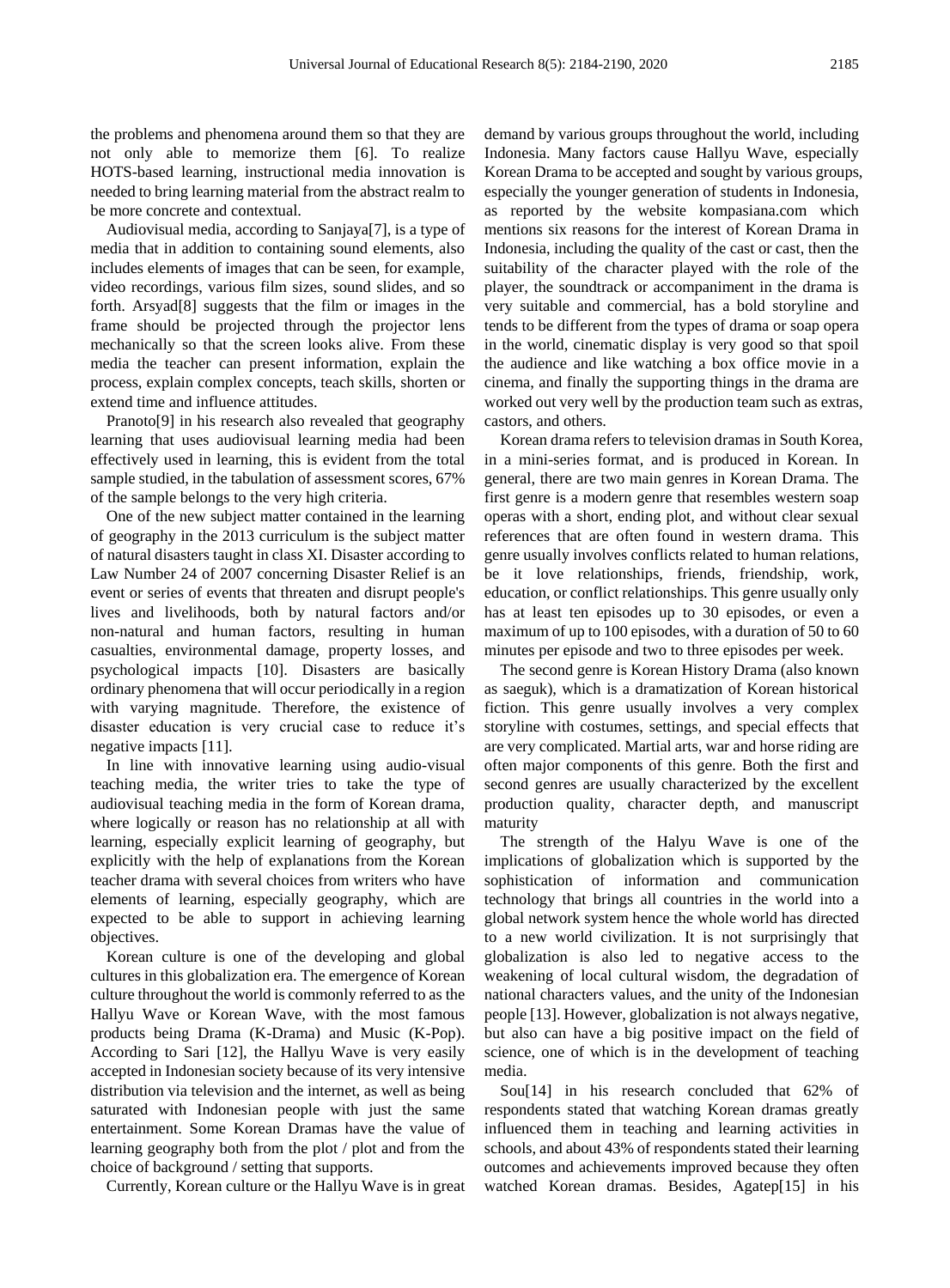research also revealed 69.2% of the respondents felt more comfortable learning accompanied by Korean Music or Korean Drama, then 81.2% of respondents said K-Pop influenced them in life, such as in learning, goals goals, daily habits, and social life.

## **2. Materials and Methods**

The research location is in SMA Negeri 1 Bantarkawung, Brebes Regency, Central Jawa Province, the population of this study is the entire class XI IPS. This study uses a purposive sampling technique that is sampling by taking subjects not based on strata, random, or region but based on the existence of certain objectives [16]. Samples taken were 61 students from class XI IPS 1 as an experimental class and class XI IPS 2 as a control class. For more details, the status of the sample to be examined can be seen in the following table 1:

| No. | <b>Class</b> | <b>Total of Students</b> | <b>Sample Status</b>     |
|-----|--------------|--------------------------|--------------------------|
|     | XI IPS 1     | 30                       | <b>Experiment Class</b>  |
|     | XI IPS 2     | 31                       | <b>Control Class</b>     |
|     | XI IPS 3     | 30                       | <b>Requirement Class</b> |

**Table 1.** The List of Sample

Researchers will research the influence of the use of Korean drama audiovisual learning media on the interests and learning outcomes of students of class XI IPS SMAN 1 Bantarkawung on the subject matter of natural disasters. Sampling is based on special considerations and specific objectives because the study has determined in advance the sample that will be used for research following the research objectives.

Data collection methods use the method of documentation, questionnaires, tests, and observations. The data analysis technique uses percentage description analysis and simple linear regression analysis.

## **3. Result and Discussion**

The location of the study was conducted at SMA Negeri 1 Bantarkawung, which is located at Jalan Raya Bantarkawung number 5, Pangebatan Village, Bantarkawung District, Brebes Regency, Central Java.The level of influence of the use of Korean drama audiovisual learning media on student learning interest in Class XI IPS 1 illustrates whether there is an influence of the use of Korean drama audiovisual learning media on the interests and learning outcomes of students, in this case, those carried out in the experimental class namely Class XI IPS 1 with total respondents were 30 students. The data was obtained using a questionnaire instrument sheet to measure learning interest and a test instrument sheet to measure student learning outcomes. In this case, the use of audiovisual learning media Korean Drama is an independent variable (X) and student interest in learning and student learning outcomes are the dependent variable (Y), then analyzed using simple linear regression analysis to measure whether there is influence of the two variables and how much their influence, and use a descriptive percentage analysis to measure the percentage of its effect, but the two dependent variables (Y) are calculated and analyzed separately.

Based on the research data in tables 2 and 3 the results of the calculation of simple linear regression analysis yields a regression equation  $Y = 323.09 + 1.17X$  for learning interest, and  $46.68 + 1.15X$  for learning outcomes, this shows a positive influence from the independent variable to the dependent variable, it means that there will be an increase in interest and learning outcomes for each use of the Korean Drama audiovisual media.

Meanwhile, in testing the hypotheses between the two variables, yielding t arithmetic of 0.566 for learning interest and t arithmetic of 1.24 for learning outcomes where t table for both is  $0.374$  which means t arithmetic t table so that the conclusions obtained are the rejection of H0 that is, there is no effect of the use of Korean Drama audiovisual learning media on students 'interest and learning outcomes and acceptance of Ha ie there is an influence of the use of Korean Drama audiovisual learning media on students' interest and learning outcomes.

According to other calculations, based on the research data in tables 2 and 3, the results of the calculation of a simple linear regression analysis produce a correlation coefficient of 0.673 and a coefficient of determination of 0.454 for interest in learning, and a correlation coefficient of 0.728 and a coefficient of determination of 0.521 for learning outcomes, which means when linked to the interpretation coefficient interpretation table for both is in the "strong" relationship level interval classification. Correlation coefficient 0.673 means 67.3% of 100% of the factors that influence learning interest are the use of Korean Drama audiovisual learning media, the remaining 32.7% which influences are other factors. Also the correlation coefficient 0.728 means 72.8% of 100% factors that influence learning outcomes are the use of Korean Drama audiovisual learning media, the remaining 27.2% which influence are other factors.

Meanwhile, in the calculation of descriptive analysis of percentages, based on data from research results in tables 2 and 3 the results of the calculation of descriptive analysis of percentages yielded 83.68% for learning interest and 74.48% for learning outcomes. Based on these calculations, the learning interest of students in class XI IPS 1 is included in the "very high" category, and student learning outcomes in class XI IPS 1 is included in the "high" category. These results can be seen in the following tables 2 and 3.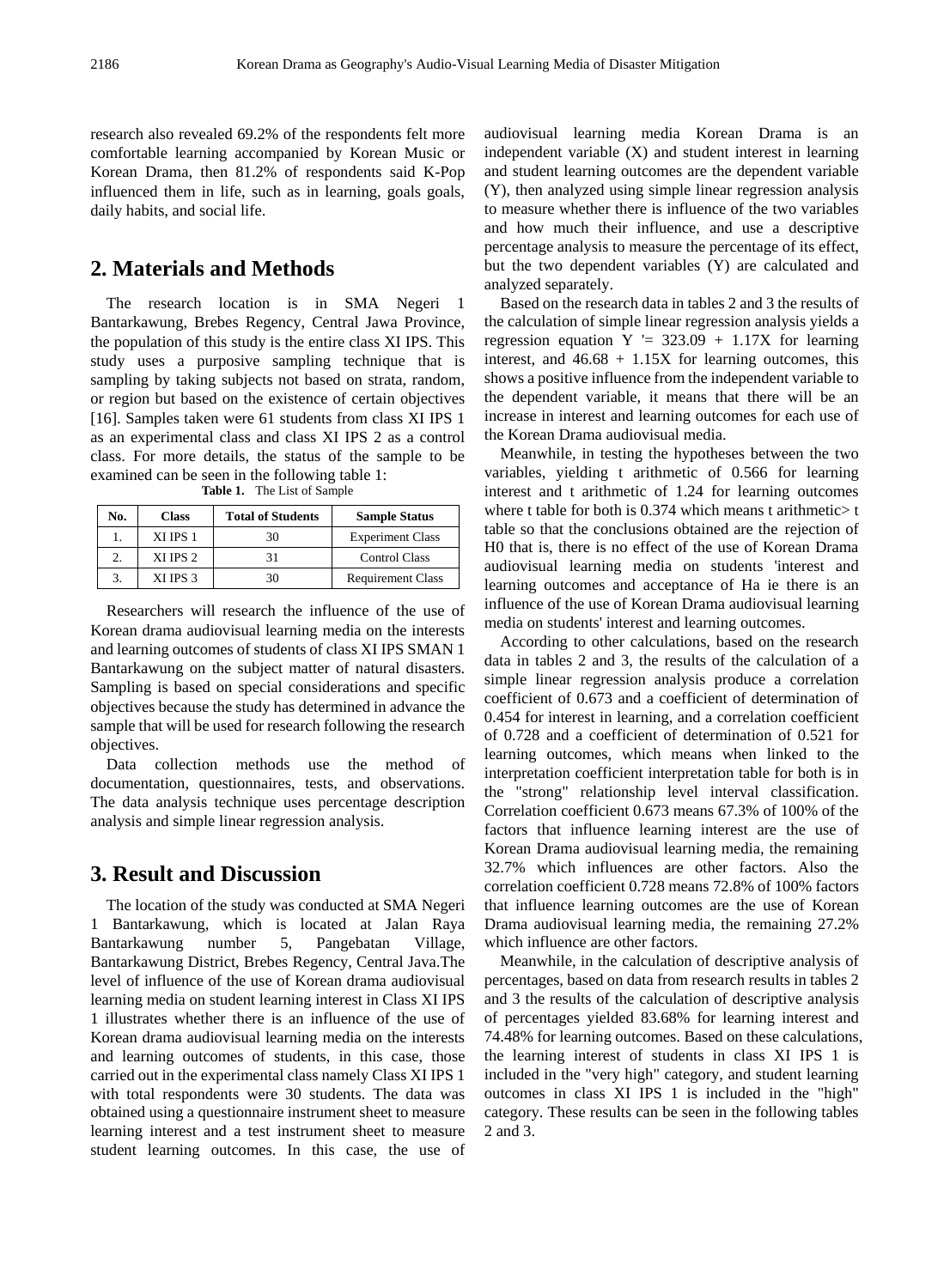| No. | <b>Calculation Result</b>            | <b>Study Interest</b>                   |
|-----|--------------------------------------|-----------------------------------------|
| 1.  | Coefficient of Correlation (r)       | 0,673                                   |
| 2.  | Coefficient of Determination $(r^2)$ | 0.454                                   |
| 3.  | <b>Regression Formula</b>            | $Y' = 323.09 + 1.17X$                   |
| 4.  | t of table                           | 0,374                                   |
| 5.  | t of calculation                     | 0.566                                   |
| 6.  | <b>Hypothesis Result</b>             | $Ha$ was accepted, $H0$<br>was declined |
| 7.  | Descriptive of Percentage            | 83,68 %                                 |
| 8.  | Percentage Criteria                  | Very High                               |

**Table 2.**Analysis of Study Interest Calculation

Source: Research Result Data, 2019.

|  | Table 3. Analysis of Study Outcomes Calculation |  |
|--|-------------------------------------------------|--|
|--|-------------------------------------------------|--|

| No. | <b>Calculation Result</b>            | <b>Study Outcomes</b>                   |
|-----|--------------------------------------|-----------------------------------------|
| 1.  | Coefficient of Correlation (r)       | 0,728                                   |
| 2.  | Coefficient of Determination<br>(r2) | 0,521                                   |
| 3.  | <b>Regression Formula</b>            | $Y' = 46.68 + 1.15X$                    |
| 4.  | t of table                           | 0.374                                   |
| 5.  | t of calculation                     | 1.240                                   |
| 6.  | Hypothesis Result                    | $Ha$ was accepted, $H0$ was<br>declined |
| 7.  | Descriptive of Percentage            | 74,48 %                                 |
| 8.  | Percentage Criteria                  | High                                    |

Source: Research Result Data, 2019.

#### **The Level of Use of Korean Drama Audio Visual Learning Media**

Learning media are tools or intermediaries needed in the delivery of material or information in learning. Learning media in this study only serve as aids or intermediaries for teachers to convey messages in learning, not as explanatory or summarizing material.In this research, the media used is audiovisual media, which is a media that combines aspects of hearing in the form of sound and visual aspects in the form of still images and moving images. Audiovisual media used is Korean Drama, a television program from South Korea that is selected and sorted by researchers so that the content aired in learning is following the material presented.

In this study, the media is only used in the experimental class XI IPS 1 class, whereas for the control class XI IPS 2 class does not use the media. The level of use of Korean Drama audiovisual learning media in class XI IPS 1 was obtained from the observation sheet instrument test results. The observation sheet contains three indicators, namely readability / readability, verbal component, and non-verbal component, each indicator has ten items/questions with two choices of answers, so the total questions/questions in the observation sheet are 30 items.

These results were then analyzed using descriptive percentage analysis, and the result is that the level of use of Korean Drama audiovisual learning media was 85.55% and

included in the "very high" criteria. Meanwhile, for the results of each indicator is 86.3% for indicators of readability / readability, 78% for indicators of verbal components, and 92.3% for indicators of non-verbal components. Based on these results, the use of Korean Drama audiovisual learning media in this study is considered effective, because it has a very high percentage level, where the observation sheet is filled in by the respondents who were subjected to the media in learning. The high results are influenced by the appropriateness and accuracy of the components of the media in their use during research.

#### **The Effect of the Use of Korean Drama Audio Visual Learning Media on Student Learning Interest**

Interest in learning is a sense of preferability and a sense of interest in learning new things or learning activities without coercion and without being instructed [17]. Learning is a student activity to deepen the knowledge of a student. The characteristics of learning activities are characterized by changes in behavior, which can be seen from several factors, one of which is his interest in learning. Interest in learning does not arise by itself, but many factors. These factors include student motives, attention, learning material, and teacher attitudes.

Geography learning is essentially learning about aspects of the surface of the earth, which is the overall natural phenomena and human life with regional variance. Learning geography in this study is the subject of natural disasters, where the subject matter is arguably new because it was only published in the learning of geography in this 2013 curriculum.

Learning interest in this study was obtained from the results of a questionnaire instrument test about learning interest, where the results were analyzed using descriptive percentages analysis and simple linear regression analysis. Indicators of interest in learning sought in these instruments include the readiness of students to receive lessons, the presence of students for those who take part in learning, the ability of students to answer questions, the enthusiasm of students in answering questions, students' attention in learning, students' diligence in doing practice questions, and students' sense of interest in answering questions.

Simple linear regression analysis for learning interest in class XI IPS 1 obtained the results of the correlation coefficient 0.673 so that it included the category of "strong" and the coefficient of determination 0.454, according to the calculation of the determination test in the hypothesis testing showed t arithmetic of 0.566 which is greater than t table of 0.374 which meaning that there is an influence from the use of audiovisual learning media. The results of statistical analysis can be seen in the following table 4.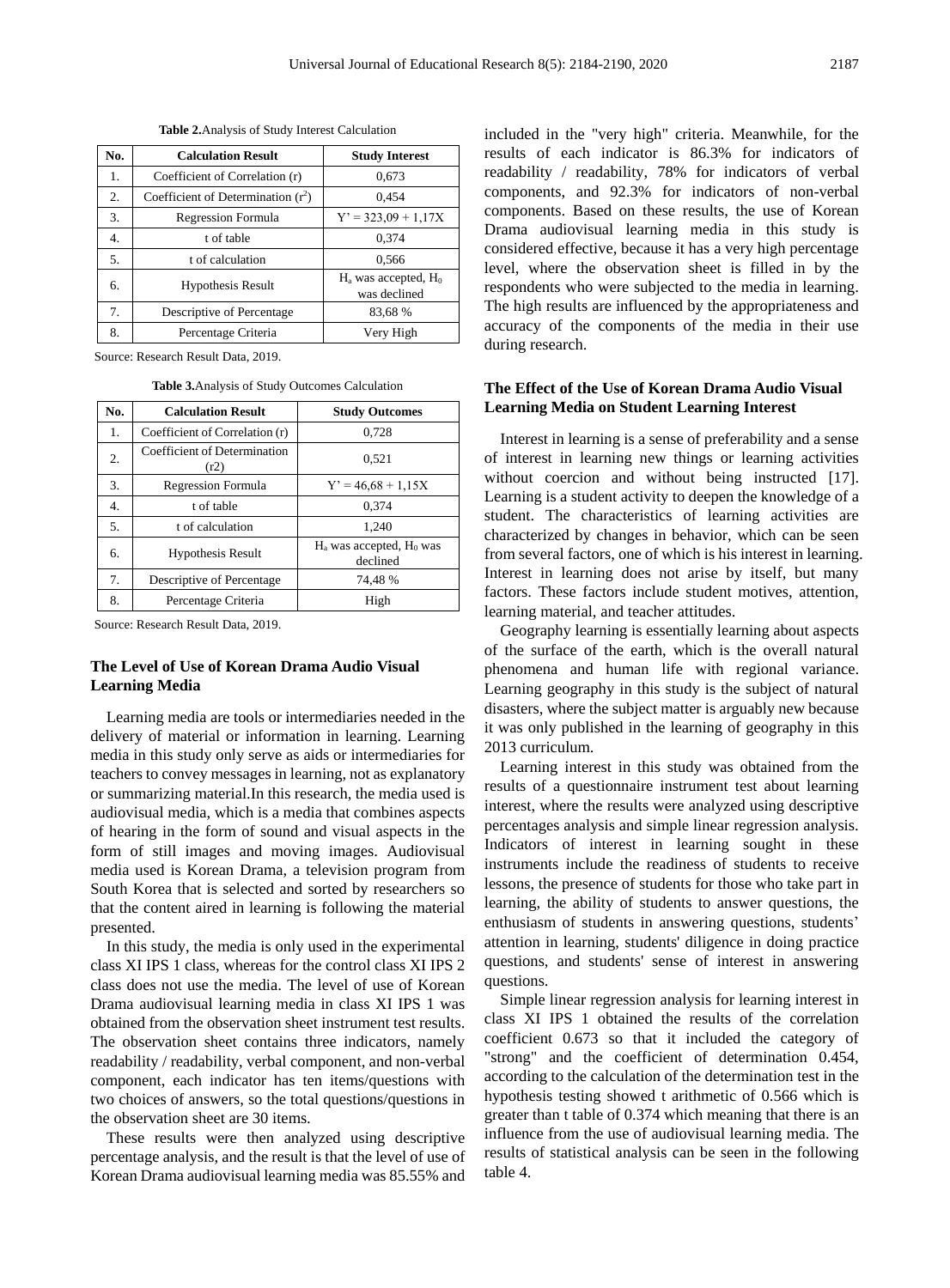| SUMMARY OUTPUT               |           |
|------------------------------|-----------|
|                              |           |
| <b>Regression Statistics</b> |           |
| Multiple R                   | 0,673856  |
| R Square                     | 0,4540819 |
| Adjusted R Square            | 0,0239937 |
| Standard Frror               | 26,338707 |
| Observations                 |           |

**Table 4.**Statistical Analysis of Study Interest

| ANOVA      |    |                               |    |                |
|------------|----|-------------------------------|----|----------------|
|            | df | SS                            | ΜS | Significance F |
| Regression |    | 222,3298755 222,3299 0,320486 |    | 0,5758254      |
| Residual   | 28 | 19424,37012 693,7275          |    |                |
| Total      | 29 | 19646,7                       |    |                |

Meanwhile, according to the calculation of the percentage descriptive analysis, the results obtained were 83.68% and included in the "very high" category. These results indicate the high learning interest of students of class XI IPS 1 in geography. In class XI IPS 2, the results of the calculation of descriptive analysis of the percentage of students' interest in learning amounted to 76.23% and included in the "very high" category. When compared with the results of the descriptive analysis the percentage of class XI IPS 1, the results of class XI IPS 2, are lower, even having a margin of 7.45%. This shows the level of interest in learning in geography subjects in class XI IPS 2 is lower when compared to the interest in learning in geography subjects in class XI IPS 1.

#### **The Effect of the Use of Korean Drama Audio Visual Learning Media on Student Learning Outcomes**

Learning outcomes are abilities possessed by students after receiving their learning experiences [16]. Learning outcomes are influenced by students' abilities and quality of teaching. In this study, the learning outcomes to be studied are from the cognitive / knowledge domain. Geography learning is essentially learning about aspects of the surface of the earth which is the overall natural phenomena and human life with regional variance. Learning geography in this study is the subject of natural disasters, where the subject matter is arguably new because

it was only published in the learning of geography in this 2013 curriculum. The average learning outcomes of geography on the subject matter of natural disasters have increased from the previous academic year which is 56.93 to 76.04, and this result has exceeded the Minimum Completeness Criteria (KKM) set of 70.

Learning outcomes in this study were obtained from the test results of test instruments, where the results were analyzed using descriptive analysis of percentages and simple linear regression analysis. Indicators of geography learning outcomes of natural disaster subject matter sought in the instrument include the types and characteristics of natural disasters, disaster management cycle, distribution of natural disasters, institutions that play a role in disaster management, natural disaster management through education, local wisdom, and the use of modern technology - community in natural disaster mitigation.

Simple linear regression analysis for learning outcomes in class XI IPS 1 obtained the results of the correlation coefficient of 0.728 so that it included the category of "strong" and the coefficient of determination of 0.521, according to the calculation of the determination test in hypothesis testing showed at count of 1.240 which was greater than t table of 0.374 which meaning that there is an influence of the use of Korean Drama audiovisual learning media on student learning outcomes. The results of statistical analysis can be seen in the following table 5.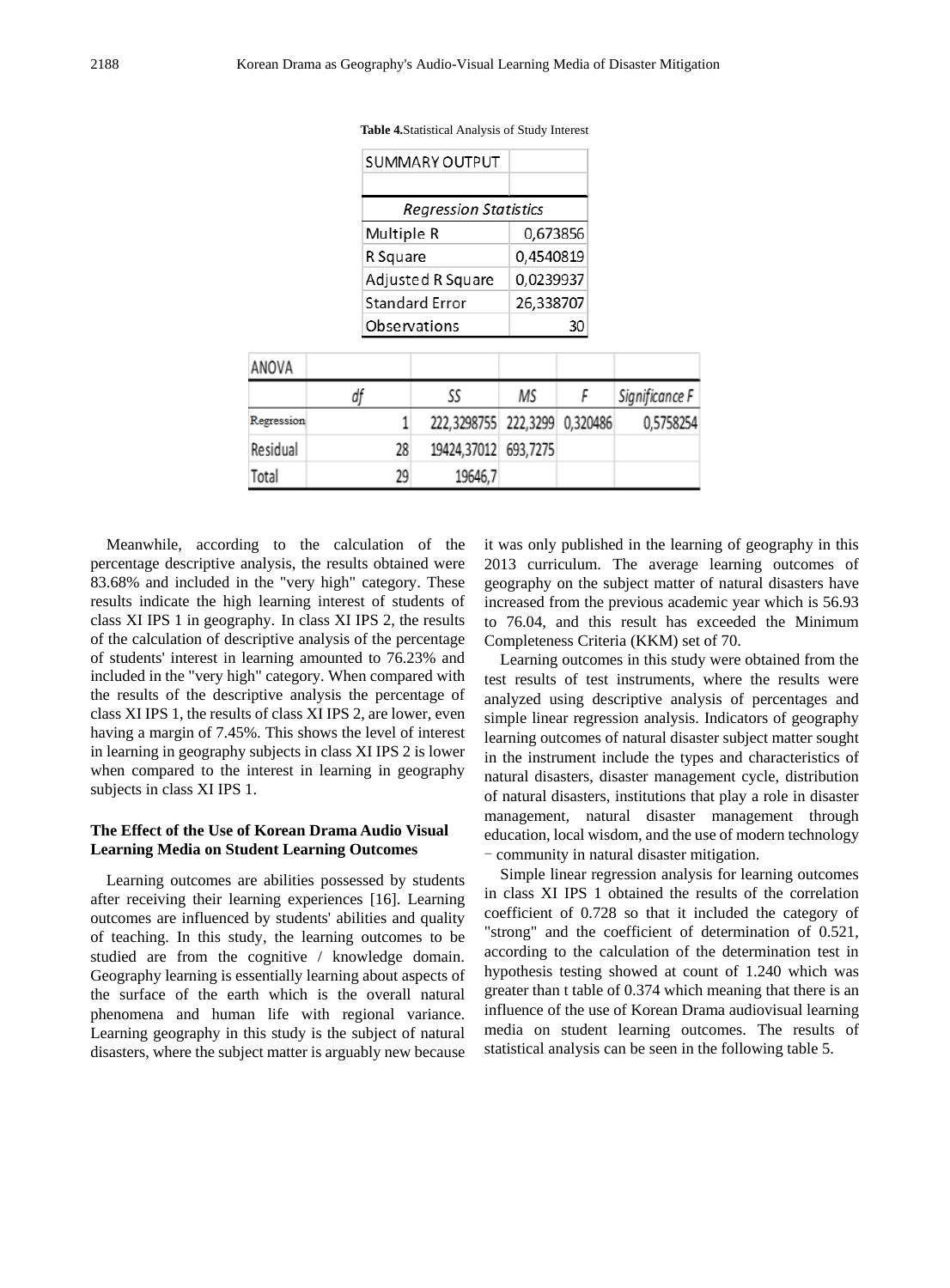**Table 5.**Statistical Analysis of Study Outcomes

| SUMMARY OUTPUT               |          |  |  |  |
|------------------------------|----------|--|--|--|
|                              |          |  |  |  |
| <b>Regression Statistics</b> |          |  |  |  |
| Multiple R<br>0,728259       |          |  |  |  |
| R Square                     | 0,521022 |  |  |  |
| <b>Adjusted R Square</b>     | 0,018249 |  |  |  |
| <b>Standard Error</b>        | 11,82834 |  |  |  |
| Observations                 |          |  |  |  |

| ANOVA      |    |             |                      |                |
|------------|----|-------------|----------------------|----------------|
|            | df | SS          | ΜS                   | Significance F |
| Regression |    | 1 215,3278  | 215,3278008 1,539048 | 0,225054468    |
| Residual   |    | 28 3917,472 | 139,9097214          |                |
| Total      | 29 | 4132.8      |                      |                |

Source: Research Result Data, 2019.

Meanwhile, according to the calculation of the descriptive percentage analysis, the results obtained were 74.48% and included in the "high" category. These results indicate the high learning outcomes of students of class XI IPS 1 on geography.

The average learning outcomes in the subject matter of natural disasters themselves in class XI IPS 1 has increased by 19.11 points from 56.93 in the 2017/2018 academic year which did not use the Korean Drama The data learning media to 76.04 in the year lesson 2018/2019 which uses Korean Drama audiovisual learning media (details attached), meanwhile for the average learning outcomes in class XI IPS 2 that do not use Korean Drama audiovisual learning media is 30.24 even lower when compared to learning outcomes in the previous school year. For more details, a comparison of learning outcomes on the subject matter of natural disasters can be seen in Table 6.

**Table 6.** The Comparison of Learning Outcomes

| Period    | <b>XI Social 1</b> | XI Social 2 |
|-----------|--------------------|-------------|
| 2017/2018 | 56.93              | 56,93       |
| 2018/2019 | 76.04              | 30.24       |

Source: Research Result Data, 2019.

In class XI IPS 2, the results of the calculation of descriptive analysis of the percentage of student learning outcomes amounted to 30.61% and included in the category of "low." When compared with the results of the descriptive analysis of the percentage of class XI IPS 1 which amounted to 74.48%, the results of the descriptive analysis of the percentage of class XI IPS 1 were lower.

### **4. Conclusions**

The use of Korean drama audiovisual learning media on

geography subject matter for natural disasters in class XI IPS 1 based on observations showing positive responses from students, it is seen that when learning takes place, students are very enthusiastic in participating in learning and quite actively playing a role in learning such as when the teacher asks questions or during group discussions. Based on the analysis of the percentage description analysis of the observation sheet instruments filled out by students according to the limits in the discussion of the tools and data collection techniques of the observation section, the use of Korean drama audiovisual learning media that has been carried out in the study belongs to the "very high" criteria (80% - 100%), it can be seen from the average total score obtained by students reaching 25.6 from a total score of 30.

The use of Korean Drama audiovisual learning media on geography subject matter for natural disasters in class XI IPS 1 influences student learning interest, this is seen from the results of simple linear regression analysis with the regression equation  $Y = 323.09 + 1.17X$  and t arithmetic of 0.566 which is greater than t table of 0.374, the influence between these variables is also significant, calculated from the correlation coefficient of 0.673 and included in the category of "strong." Meanwhile, the interest in learning from Class XI IPS 1 according to the calculation of descriptive analysis percentages, included "very high" with a percentage value of 83.68%.

The use of Korean Drama audiovisual learning media on geography subject matter of natural disasters in class XI IPS 1 also affects student learning outcomes, this is seen from the results of simple linear regression analysis with the regression equation  $Y = 46.48 + 1$ , 15X and t count of 1.240 which is greater than t table of 0.374. The influence between these variables is also significant, calculated from the correlation coefficient of 0.728 and belongs to the "strong" category. Then the learning outcomes of Class XI